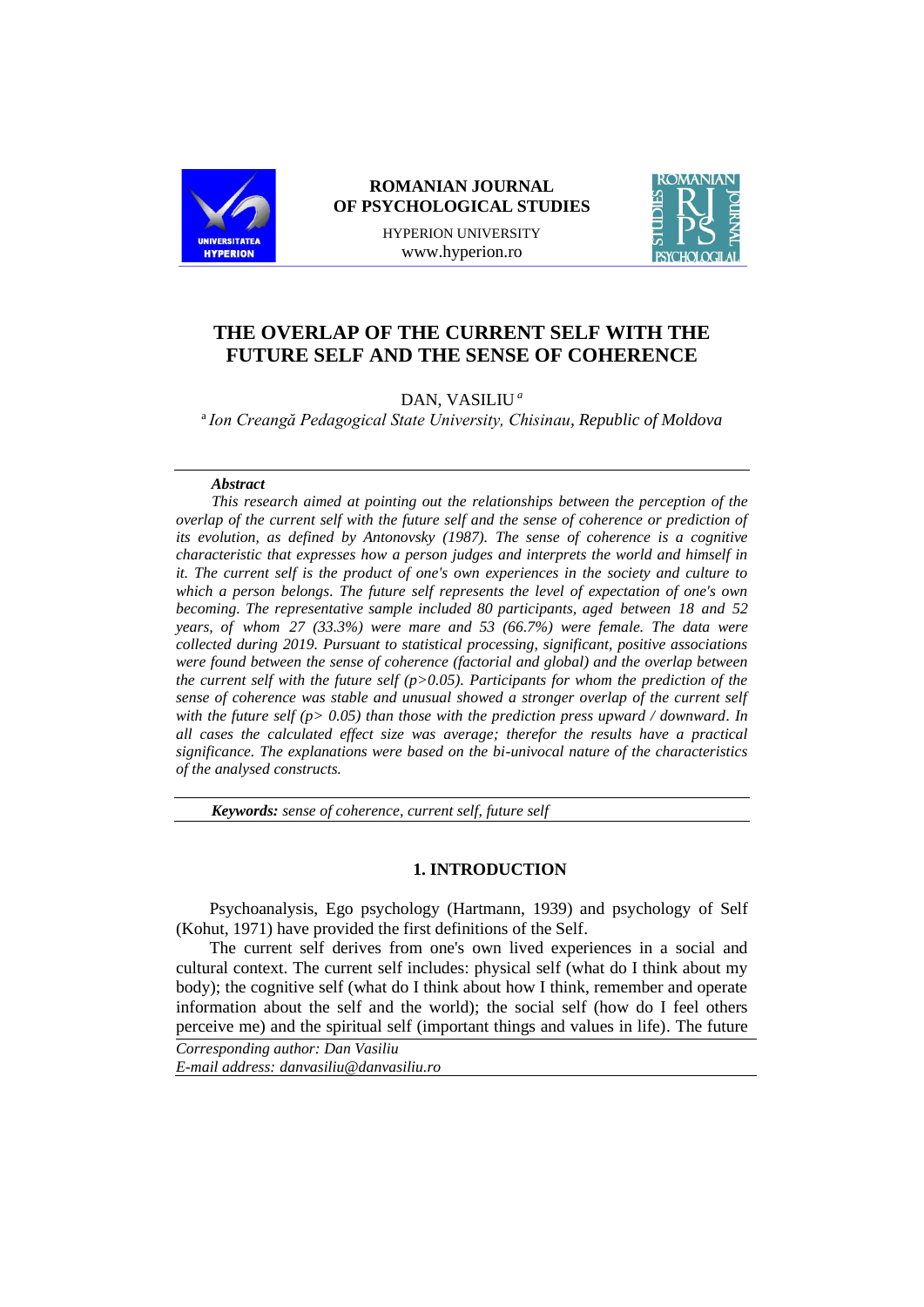self is determined by the level of expectations of one's own becoming. These include medium to long-term aspirations and goals. The future self acts as a significant force on the motivations that guide our behaviour. We are different, in terms of the feelings we experience, when we relate to the future self (Ersner-Hershfield and collaborators, 2009). Cerebral activity changes depending on how well we correlate our current image with that on our future.

The ability to produce representations on the self and on the world, stored in memory, has important consequences for learning, motivational processes and behaviour (Sîrbu, 2016). The representations also include the perspective of the future. The representations on self, observed through the lens of future actions, may enhance or inhibit behaviors and influence the exercise of perceived or latent abilities. Sense of coherence, developed by Aaron Antonovsky, is a cognitive characteristic that expresses how a person judges and interprets the world and himself in it. The construct, with implications for sanogenesis (Rizeanu, Vasiliu, 2016, Vasiliu, Rizeanu, 2017), involves an attitude that helps process stressors in a positive-adaptive way. Sense of coherence is made up of three factors: comprehension (the ability to understand external and internal stimuli as predictable and explainable); control (perception of ability to cope with obstacles through own forces or by using identifiable external resources); meaning and purpose (understanding current tasks as having significance so that the involvement in solving them appears justified). Antonovsky (1987) deems that the three factors are interrelated and proposes the following eight prediction variants (Tab. 1).

| depending on the variants of relation between factors |                   |                      |                       |                |  |
|-------------------------------------------------------|-------------------|----------------------|-----------------------|----------------|--|
| Type                                                  | Comprehensibility | <i>Manageability</i> | <i>Meaningfulness</i> | Prediction     |  |
|                                                       | High              | High                 | High                  | Stable         |  |
| 2                                                     | Low               | High                 | High                  | Unusual        |  |
| 3                                                     | High              | Low                  | High                  | Press upward   |  |
| 4                                                     | Low               | Low                  | High                  | Press upward   |  |
| 5                                                     | High              | High                 | Low                   | Press downward |  |
| 6                                                     | High              | Low                  | Low                   | Press downward |  |
|                                                       | Low               | High                 | Low                   | Unusual        |  |
|                                                       | Low               | Low                  | Low                   | Stable         |  |

Table 1. Prediction of the sense of coherence depending on the variants of relation between factors

## **2. OBJECTIVE AND HYPOTHESES**

## 2.1. OBJECTIVE

This research aimed at pointing out the relationships between the perception of the overlap of the current self with the future self and the sense of coherence or prediction of its evolution, as defined by Antonovsky (1987).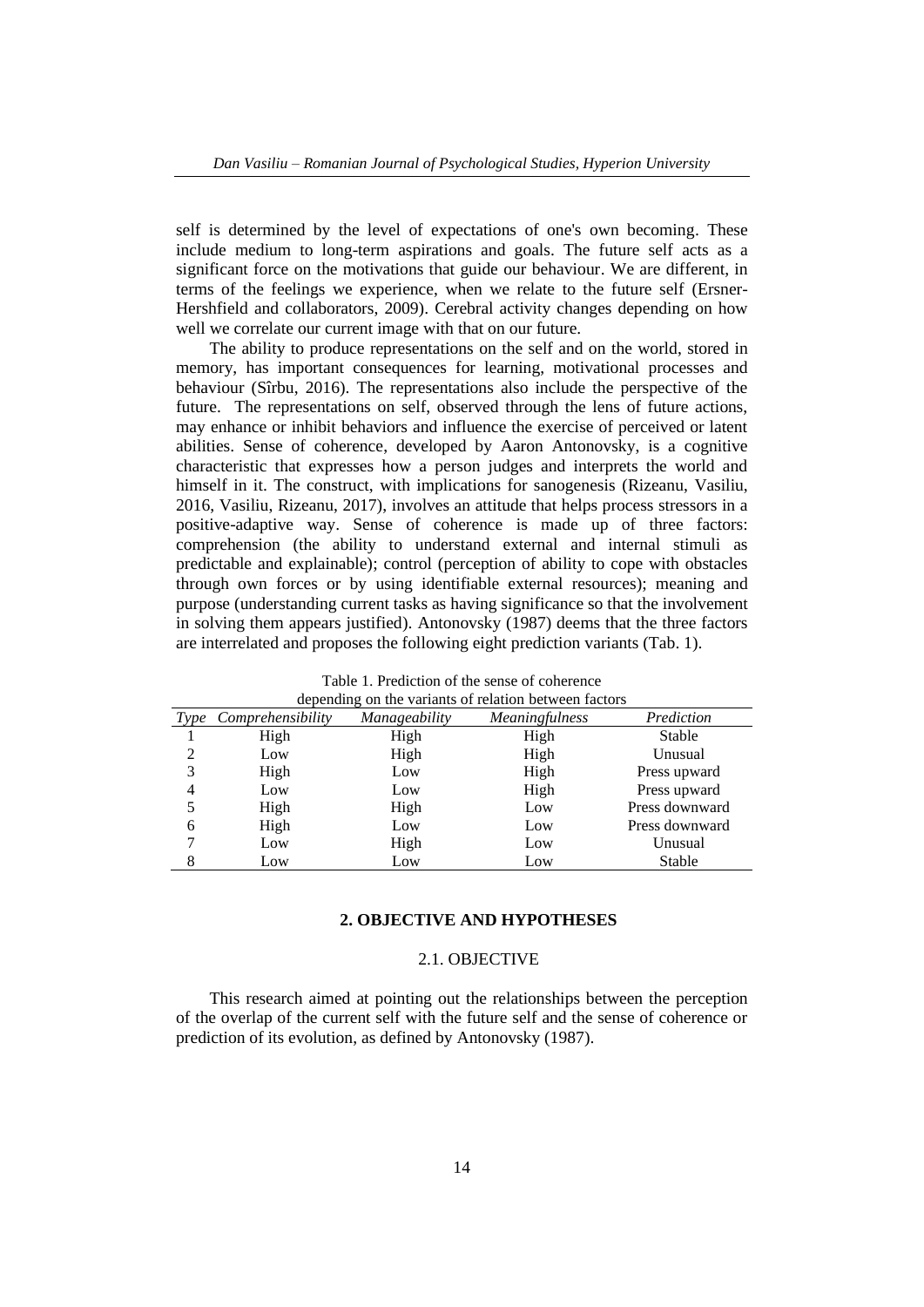### 2.2. HYPOTHESES

H1: There is a statistically significant association between the perception of overlap between the current self and the future self and the sense of coherence.

H2: There are statistically significant relationships between the perception of the overlap of the current self with the future self and the types of prediction of the evolution of the sense of coherence.

#### **3. METHOD**

The research was conducted on a representative sample of 80 participants, aged between 18 and 52 years, of whom 27 (33.3%) were male and 53 (66.7%) were female. The data were collected during 2019.

Sense of coherence was assessed with the SOC13 Scale (Antonovsky, 1987, 1993), having 13 items, validated and rescaled for the Romanian population (Rizeanu, Vasiliu and collaborators, 2015). The type of prediction on the evolution of the coherence direction was operationalised as follows:  $P = 1$  (*stable*) includes the types 1 and 8;  $P = 2$  (*press upward/downward*) includes the types 3, 4, 5 and 6; P = 3 (*unusual*) includes the types 2 and 7.

Perception of the overlap between the current self with the future self (*Self*) was assessed on a six-step scale where:  $1 =$  lack of overlap,  $2 =$  low overlap,  $3 =$ below average overlap,  $4 =$  above average overlap,  $5 =$  high overlap and  $5 =$  total overlap between the two constructs. To better understand the meaning of each step, the overlap has been represented graphically by two circles with different degrees of overlap, one associated with the current self and one with the future self.

The method of completing the questionnaires, following instruction, was pencil and paper with no time limit. Participants were informed on the objectives pursued, on content of the instruments used and the fact that participation is voluntary, observing the confidentiality of personal data and the results of the assessment. Furthermore, the participants were informed that they can withdraw from the research at any time without any negative repercussion for them. The provisions of the Code of Ethics of the profession of psychologist with the right to practice have been observed (2019).

Following to the data collection from participants resulted the distributions of the types of overlap of the current self with the future self as well as the types of predictions on the evolution of the sense of coherence (Fig. 1).

Statistical analyses were performed with *PSPP* software and 95% confidence intervals were calculated with the *Practical Meta-Analysis Effect Size Calculator*.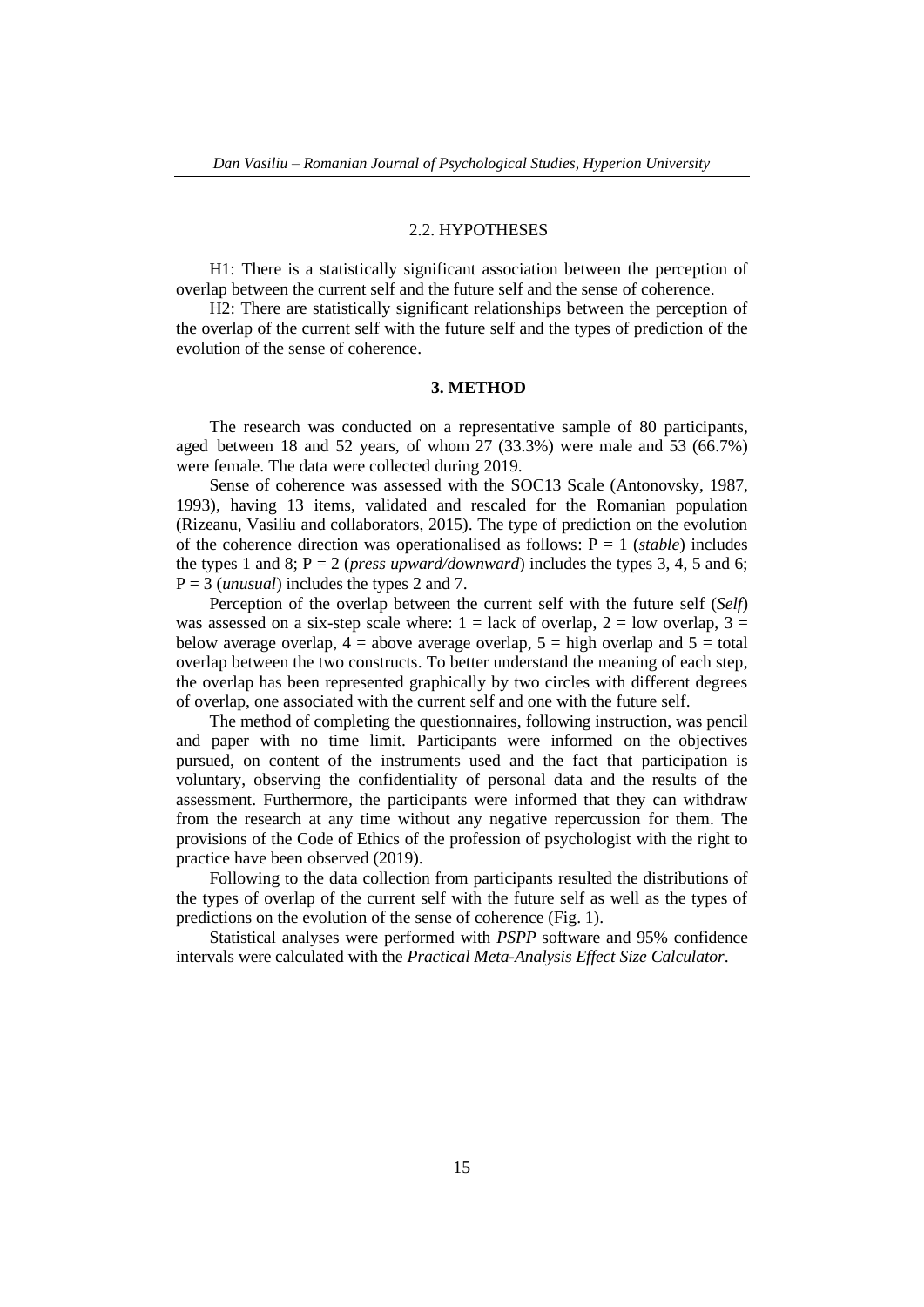

Figure 1. Distribution of overlap between current self and future self (*Self*) and distribution of types of predictions on the evolution of the coherence direction (*P*)

Research followed a non-experimental ex-post-facto design of the observational type, which allowed the study of the participants' current behaviour (Vasiliu, 2018, p.21).

 $N:$   $O_1$   $O_2$ 

where  $O_1$  represents the assessment of the sense of coherence with the SOC13 questionnaire and  $O_2$  the assessment of the overlap between current self and future self.

### **4. RESULTS**

Participants answered all items. The data collected fall within the minimum and maximum values assumed by each questionnaire. The Kolmogorov-Smirnov normality test (Table 1) showed that the distribution of the *sense of coherence (global and factorial)* variable was non-parametric (p<0.05). Non-parametric statistical tests were chosen. Box-Plot analysis did not show any values that might significantly influence the outcome of the research.

Kendall's tau b statistical test was applied to test the first null hypothesis. (Tab. 2). We found statistically positive significant associations between the overlap of the present self with the future self and sense of coherence: *SOC-I* – comprehension factor (Kτ=0.332, p=0.001, 95%CI= 0.121 - 0.514), *SOC-C* – control factor (Kτ=0.299, p=0.001, 95%CI= 0.085 - 0.48), *SOC-S* – meaning and purpose factor (Kτ=0.316, p=0.001, 95%CI= 0.103 - 0.501), *SOC13* – global  $(K_{\tau}=0.386, p=0.001, 95\%CI = 0.182 - 0.558)$ . We rejected the null hypothesis. The effect size  $(r>0.20)$  is average, as a result the effect obtained is unlikely to have occurred by chance and seems to be quite important from a practical point of view (Vasiliu, 2018, pp. 102-103).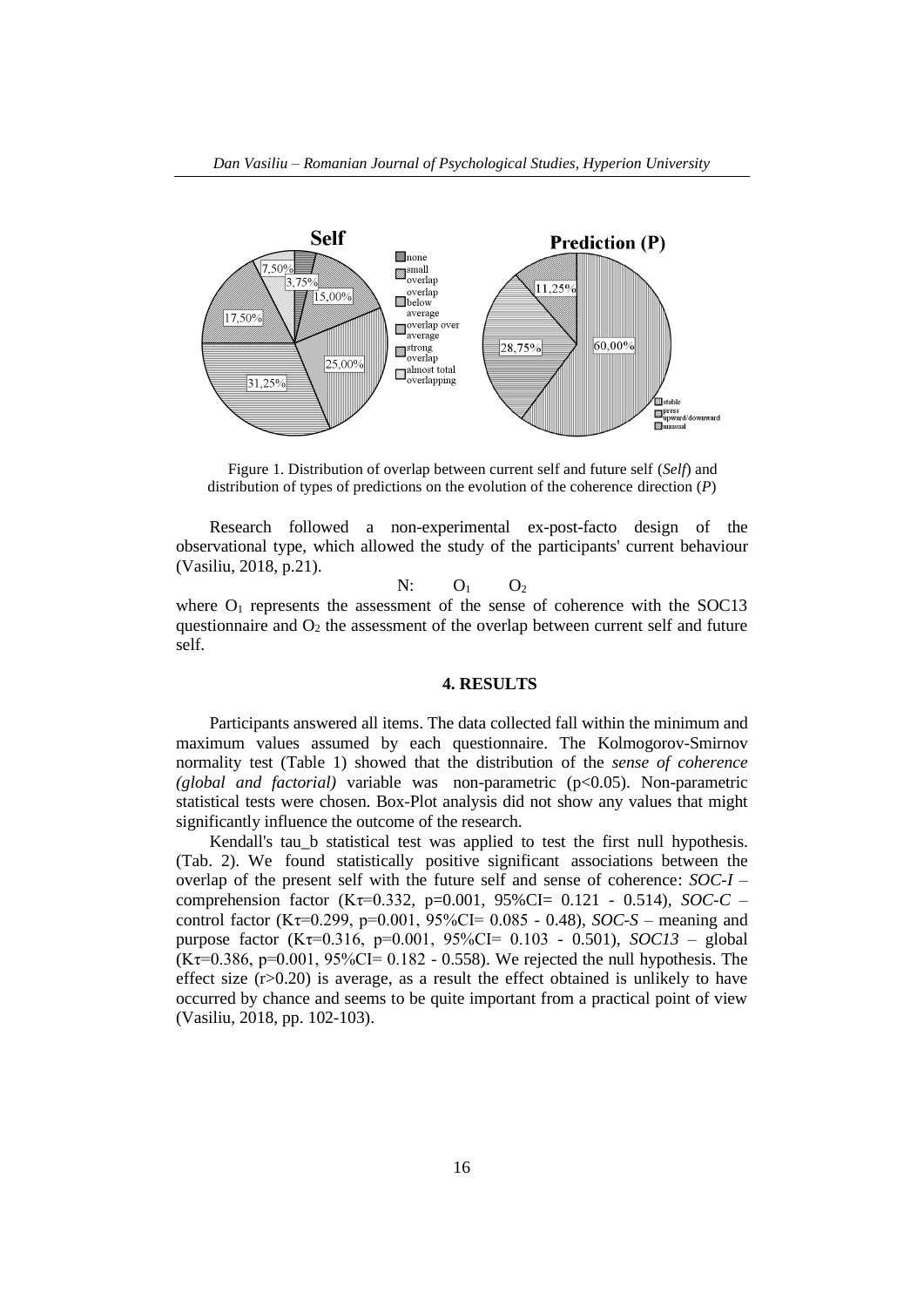| toriar) and the overlapping the present sen with the future se |                   |                   |                   |       |       |
|----------------------------------------------------------------|-------------------|-------------------|-------------------|-------|-------|
|                                                                |                   | 2.                | 3.                |       | 5.    |
| 1. Self                                                        | 1.000             |                   |                   |       |       |
| 2. SOC-I                                                       | $.332**$<br>.000  | 1.000             |                   |       |       |
| 3. SOC-C                                                       | $.299***$<br>.001 | $.612**$<br>.000  | 1.000             |       |       |
| 4. SOC-S                                                       | $.316**$<br>.000  | $.496**$<br>.000  | $.447**$<br>.000  | 1.000 |       |
| 5. SOC13                                                       | $.386**$<br>.000  | $.805***$<br>.000 | $.745***$<br>.000 | .000  | 1.000 |

Table 2. Association relationship between the sense of coherence (global and factorial) and the overlapping the present self with the future self

\*\*. Correlation is significant at the 0.01 level (2-tailed).

Sense of coherence, global and factorial, tends to increase with the congruence between the current self and the future self. For step 1, lack of overlap, the number of participants being small (N=3) the result is inconclusive. The variable *Self reduced* was operationalized as follows: SELFR=1 *(low overlap*) that includes steps 1-3 and SELFR=2 (*high overlap*) that includes steps 4-6 (Tab. 3).

Table 3. Mean of the ranks of the sense of coherence (global and factorial) depending on the operationalized variable *Self reduced*

| Self reduced |              | N  | Mean Rank |  |
|--------------|--------------|----|-----------|--|
|              | low overlap  | 35 | 30.41     |  |
| SOC-I        | high overlap | 45 | 48.34     |  |
| SOC-C        | low overlap  | 35 | 30.64     |  |
|              | high overlap | 45 | 48.17     |  |
| SOC-S        | low overlap  | 35 | 31.03     |  |
|              | high overlap | 45 | 47.87     |  |
| SOC13        | low overlap  | 35 | 28.83     |  |
|              | high overlap | 45 | 49.58     |  |

Following to the application of the Mann-Whitney U test, we found that the mean of the ranks of the sense of coherence, global and factorial, for participants with *Self reduced=high overlap* are statistically significantly higher (p=0.001) than those of participants with *Self reduced=low overlap* (Tab. 4).

Table 4. Differences, depending on the type and level of overlap of the current self with the future self (*Self reduced*), between the mean of the ranks of the sense of coherence

| SOC-I    | SOC-C    | SOC-S    | SOC <sub>13</sub>                                                             |
|----------|----------|----------|-------------------------------------------------------------------------------|
| 434.500  | 442.500  | 456.000  | 379.000                                                                       |
| 1064.500 | 1072.500 | 1086.000 | 1009.000                                                                      |
| $-3.432$ | $-3.365$ | $-3.230$ | $-3.966$                                                                      |
|          |          |          | and son (see readed), soon con the mean of the ranks of the sense of concreme |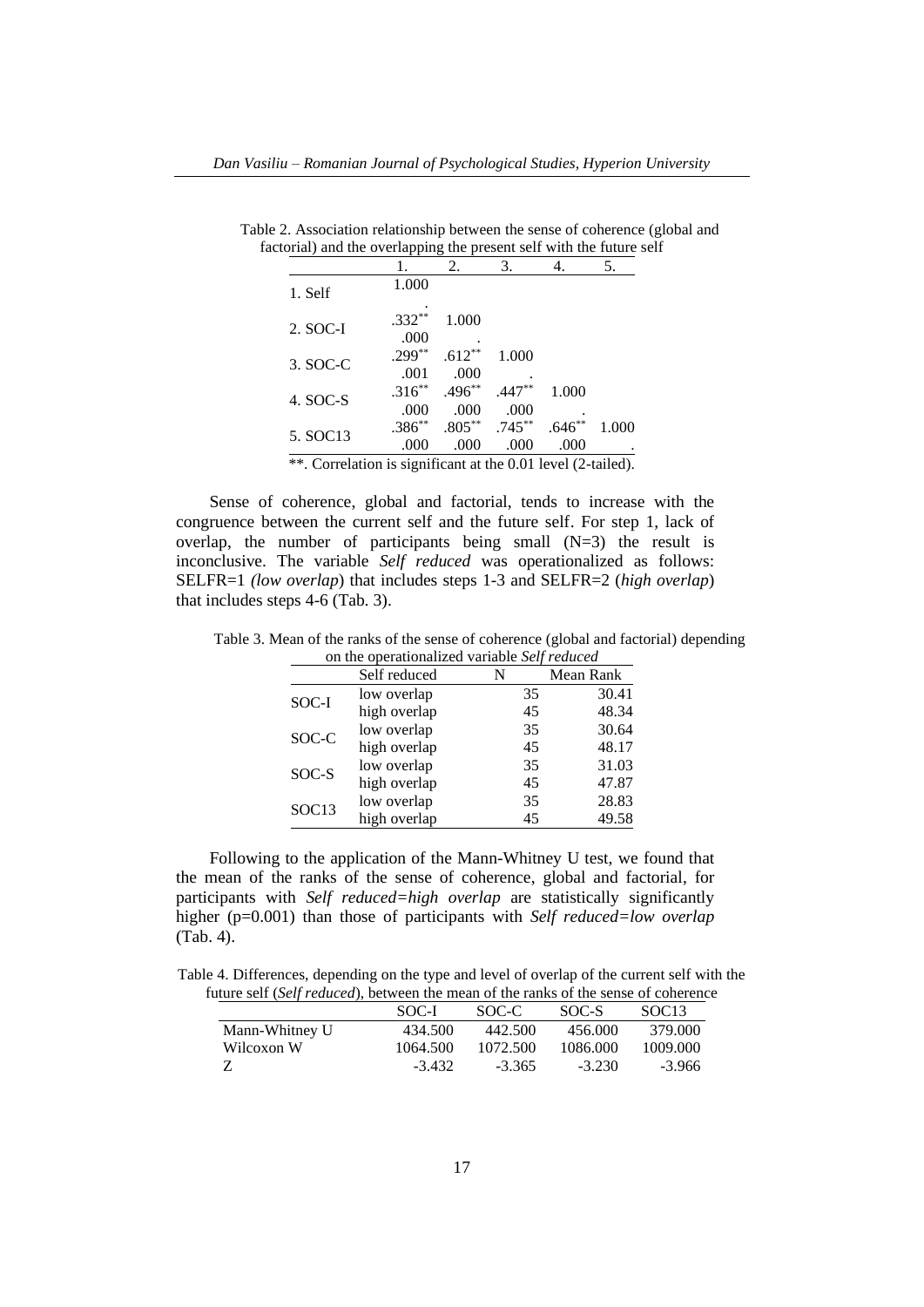Asymp. Sig. (2-tailed)  $.001$   $.001$   $.001$   $.000$ a. Grouping Variable: Self reduced

The effect size calculated with the formula r=z/ $\sqrt{N}$  (Pallant, 2007, p. 225) was average  $(r>0.3)$  in all cases, as a result the effect obtained is unlikely to have occurred by chance and seems to be quite important from a practical point of view (Vasiliu, 2018, p. 103).

The high overlap between the current self and the future self amplifies the motivational force. Anticipating the level of expectation of one's own becoming, the future self, recodes information about lived experiences in the socio-cultural environment and modifies the interpretation of the current self through its components: physical self, cognitive self, emotional self, social self and spiritual self. A high sense of coherence presumes that current situations are understood more clearly, more structured and more consistently (sense of coherence – comprehension factor), when an individual the person perceives new individual or external resources (sense of coherence –control factor) and achieving goals is more exciting and worthy of involvement (sense of coherence – meaning and purpose factor). On the other hand, Overlap between current self and future self is positively associated with self-efficacy (Vasiliu, 2019) and self-esteem (Vasiliu, Bratu, 2021). Statistically and practically significant positive associations were determined among the personality factors self-efficacy, self-esteem and sense of coherence (Vasiliu, 2016, 2017).

The relationship between the evolving sense of coherence, global and factorial, and the congruence between the current self and the future self is illustrated in Figure 2.



Figure 2. Relationship between the evolving sense of coherence, global and factorial, and the congruence between the current self and the future self

In order to verify the second null hypothesis we applied the Kruskal-Wallis test (Tab. 5). We found that there were statistically significant differences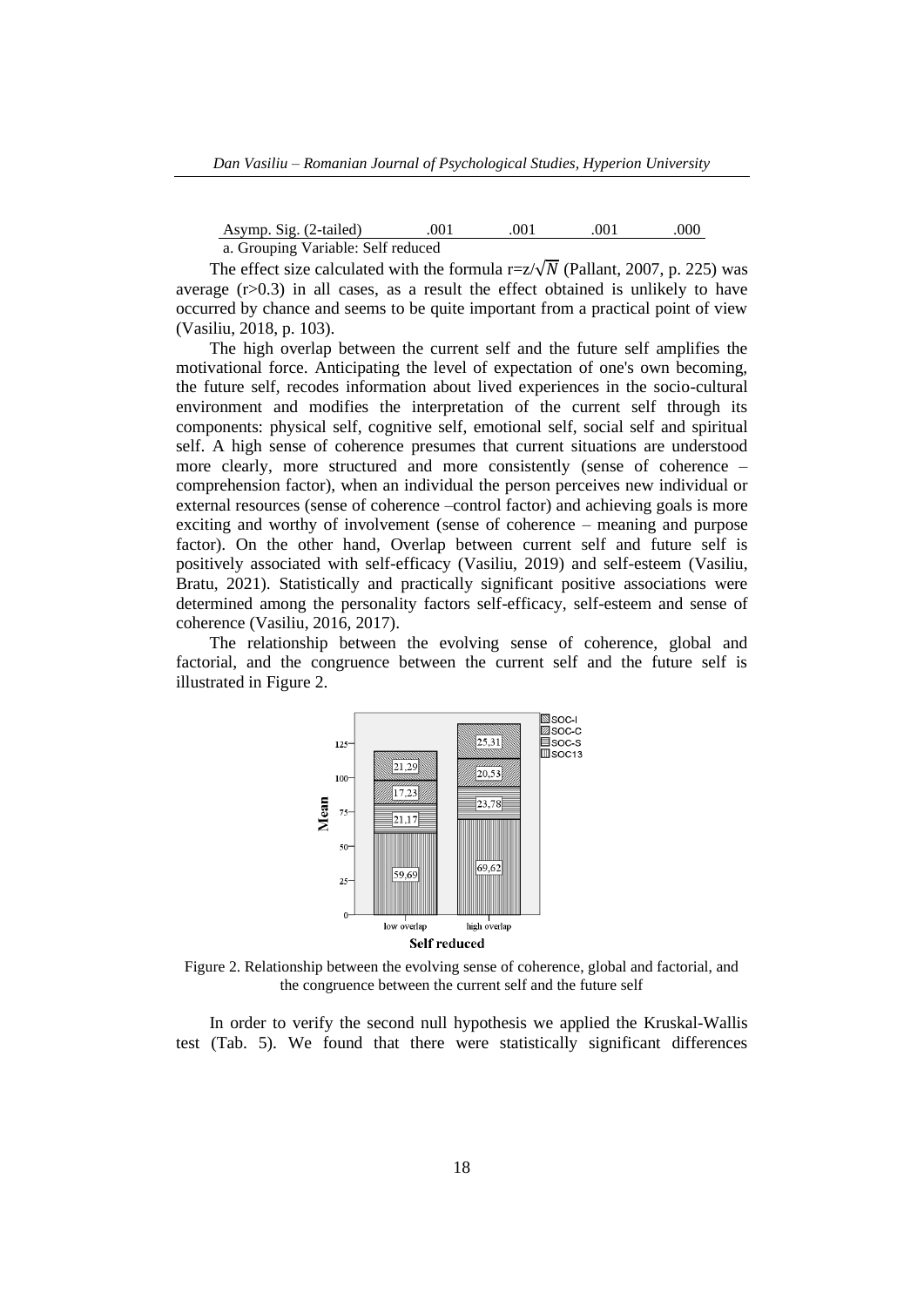$(p=0.002)$  between the overlap of the current self and future self according to the type of prediction (*P*).

| Table 5. Intergroup differences, depending on the type of prediction $(P)$ , |  |
|------------------------------------------------------------------------------|--|
| between the overlap of the present self and the future self                  |  |

|                         | Self           |
|-------------------------|----------------|
| Chi-Square              | 12.444         |
| df                      | $\mathfrak{D}$ |
| Asymp. Sig.             | .002           |
| a. Kruskal Wallis Test  |                |
| b. Grouping Variable: P |                |

The intergroup differences, two at a time, were tested with the Mann-Whitney U test and the effect size was calculated with the formula r= $z/\sqrt{N}$ (Pallant, 2007, p. 225).

Table 6. Mean of the ranks for overlapping the current self with the future self depending on the type of prediction operationalized (*P*)

|      |                       |    | Mean Rank |
|------|-----------------------|----|-----------|
|      | stable                | 48 | 29.50     |
| Self | unusual               |    | 26.33     |
|      | press upward/downward |    |           |

We found that the mean of the *Self* variable ranks for stable type are statistically significantly higher (U=279.000, N1=48, N2=23, p=0.001) than those for the *press upward/downward* type*.* The mean of the *Self* variable ranks for the *unusual* type are statistically significantly higher (U=56.500, N1=9, N2=23, p=0.042) than those for the *press upward/downward* type*.* We rejected the null hypothesis. The effect size is average, r=0.409 respectively r=0.359, as a result the effect obtained is unlikely to have occurred by chance and seems to be quite important from a practical point of view (Vasiliu, 2018, p. 103). No statistically significant differences were found between participants with the predictions *stable* (p=0.586) (Tab. 7).

Table 7. Differences, depending on the type of prediction (*P*), between the overlap of the present self and the future self (*Self*)

|                        |                | Self                            |                  |
|------------------------|----------------|---------------------------------|------------------|
|                        | stable - press | unusual- press                  | stable - unusual |
|                        |                | upward/downward upward/downward |                  |
| Mann-Whitney U         | 279.000        | 56.500                          | 192.000          |
| Wilcoxon W             | 555.000        | 332.500                         | 237.000          |
| Z                      | $-3.444$       | $-2.034$                        | $-.545$          |
| Asymp. Sig. (2-tailed) | .001           | .042                            | .586             |

a. Grouping Variable: P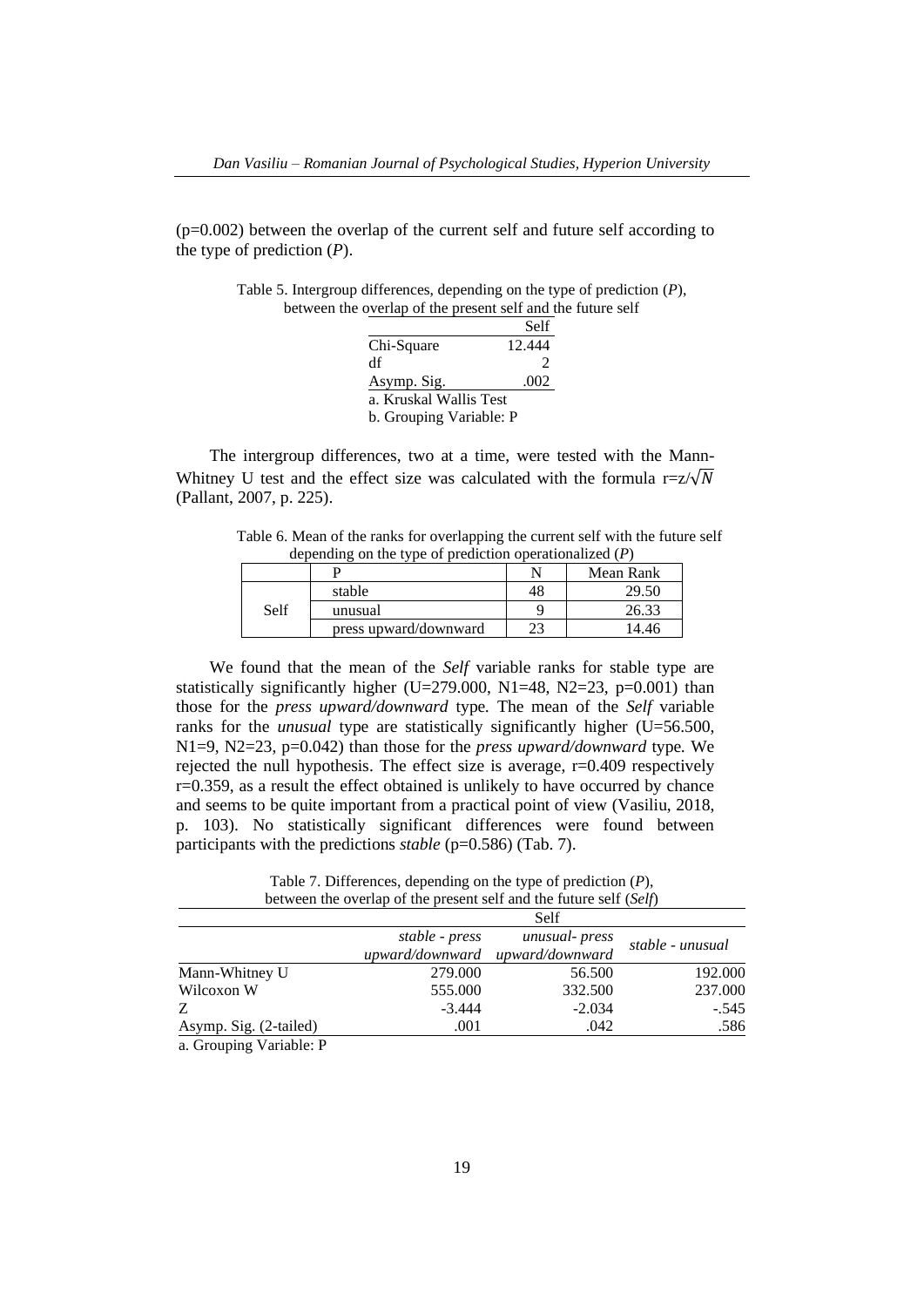The relationship between the perception of the overlap of the present self with the future self and the types of prediction defined by Antonovsky (1993) was illustrated in Figure 3.



Figure 3. The relationship between the overlap of the current self with the future self *(Self)* and the type of prediction  $(P)$  in terms of the evolution of the sense of coherence

The direction of change, positive or negative, is given by the meaning and purpose factor of the sense of coherence (Antonovsky, 1987). In the absence of a vision of the future self, an individual may be more oriented towards the ideal self. By experiencing success "here and now" the sense of coherence can be pushed to a higher level. The lack of overlap or a slight overlap of the present self with the future self reduces the motivational force to achieve goals. The target is no longer as exciting and worthy of involvement and the end is no longer perceived as necessary or desired. The involvement in the process of decision-making and shaping everyday situations or influencing one's own destiny is lower, which corresponds to the tendency of decreasing the levels of the sense of coherence.

### **5. CONCLUSIONS**

The results obtained from this research allow us to draw the following conclusions:

1. There are statistically significant associations between the overlap of current self and future self and sense of coherence (global and factorial). The effect size is average and as a result the effect obtained is unlikely to have occurred by chance and seems to be quite important from a practical point of view. The sense of coherence, global and factorial, tends to increase with the congruence between the current self and the future self. Explanations are based on correspondences between the level of motivational strength and cognitive and emotional changes resulting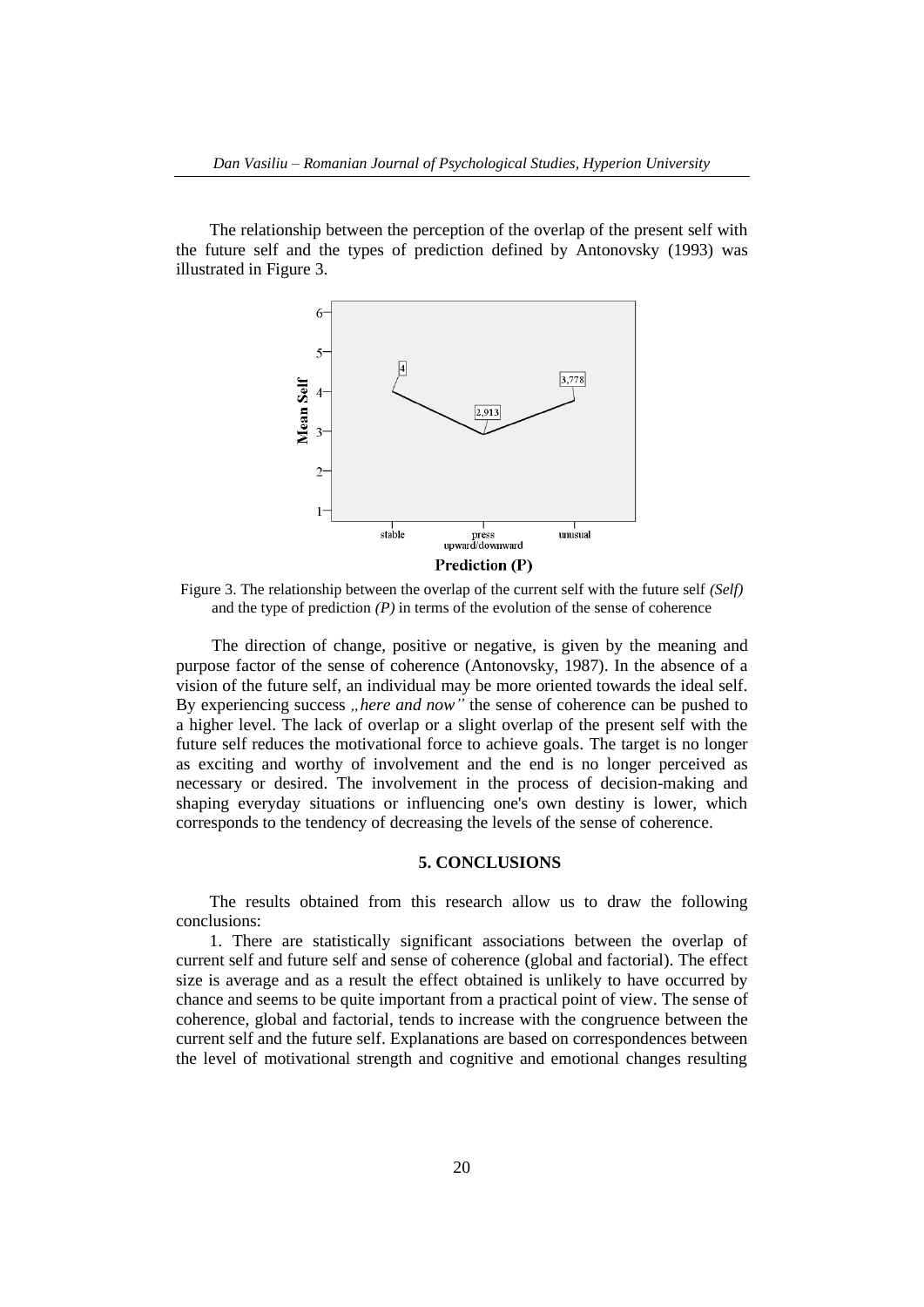from perceptions of the current self and the future self (Ersner-Hershfield and collaborators, 2009), and the characteristics of personality factors (Sîrbu, 2016; Haica, 2021; Rizeanu, 2020), in particular the sense of coherence (Antonovsky, 1987).

2. Participants for whom the prediction of the sense of coherence was *stable* and *unusual* showed a stronger and statistically significant overlap between the current self and the future self (Self) than those whose prediction was *press upward/downward.* The effect size is average and as a result the effect obtained is unlikely to have occurred by chance and seems to be quite important from a practical point of view. No statistically significant differences were found between participants with *stable* and *unusual* predictions*.* The explanations lie in the property of the meaning and purpose factor that guides the direction of change, positive or negative, of the sense of coherence. Focusing on the present, when experiencing success, can push the sense of coherence to a higher level. A low overlap, or lack thereof, between the current self and the future self reduces the motivational force to achieve goals. Demotivation can cause the sense of coherence to deteriorate especially in the absence of encouraging experiences.

All the constructs analysed are influenced, positively or negatively, by situational factors as well as the outcome of one's own experiences, by the motivation and interpretation of the world and oneself in relation to the world. Further research should look at the extent to which this picture is relatively stable.

*Received at: 13.01.2022, Accepted for publication on: 08.02.2022*

## **REFERENCES**

Antonovsky, A. (1987). *Unravelling the mystery of health: How people manage stress and stay well*, San Francisco, CA: Jossey-Bass.

Antonovsky, A. (1993). The structure and properties of the Sense of Coherence scale. *Social Science & Medicine*, 36, 725-733.

Ersner-Hershfield, H., Garton, M. T., Ballard, K., Samanez-Larkin, G.R., Knutson, B. (2009). Don't stop thinking about tomorrow: Individual differences in future self-continuity account for saving. *Judgment and Decision Making,* Vol. 4, No. 4, pp. 280–286.

Hartmann, H. (1939). *Ego psychology and the problem of adaptation*. Translator, David Rapaport. New York: International Universities Press, Inc. (First edition published in 1939).

Haica, C. (2021). *Introducere in psihiatrie. Semiologia psihiatrică pentru psihologi*. București: Universitară.

Kohut, H. (1971). *The Analysis of the Self: A Systematic Approach to the Psychoanalytic Treatment of Narcissistic Personality Disorders*. New York: International Universities Press.

Pallant, J.A. (2007). *Step-by-Step Guide to Data Analysis using SPSS for Windows third edition. Survival Manual*. Berkshire, England: Open University Press.